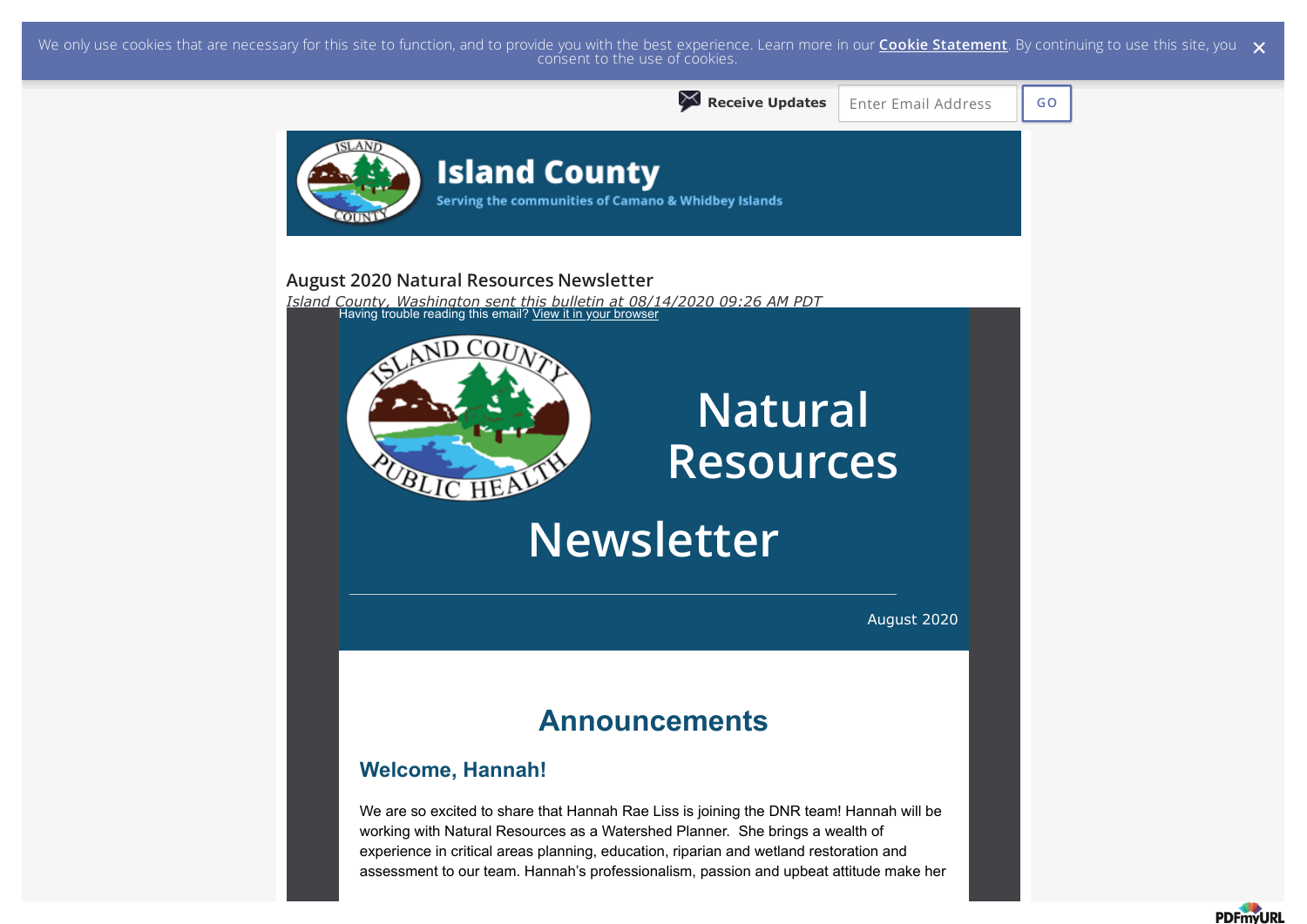the perfect fit for this position and a wonderful addition to our team.



#### **COVID-19 Update**

For COVID-19 resources and updates, please visit Island County Public Health's COVID-19 webpage. We wish the best to all of you, and are thankful to be part of such a strong, resourceful community.

## **Programmatic Updates**

#### **Island Local Integrating Organization (ILIO)**

The next ILIO Technical Committee meeting will be held Tuesday, September 8 from 1- 3pm via WebEx.

The Washington State Department of Health recently updated the area of harvestable shellfish beds indicator (Shellfish Beds Vital Sign) and the onsite sewage systems Vital Sign indicator. The shellfish beds indicator has had an overall increase in the cumulative net area of harvestable shellfish beds, but stops short of the 2020 target. The onsite sewage systems indicator tracks and advances the proper use and care of septic systems in sensitive and high-risk areas of Puget Sound. The 2020 target for the rate of inventorying septic systems has nearly been met, but significant work remains to reach the 2020 target for inspection rates.

Be sure to check ILIO's website for upcoming meeting agendas and minutes.

#### **Marine Resources Committee (MRC)**

#### **Welcome, Andi!**

In July, Island MRC welcomed its newest member, Andi Kopit! Andi is passionate about all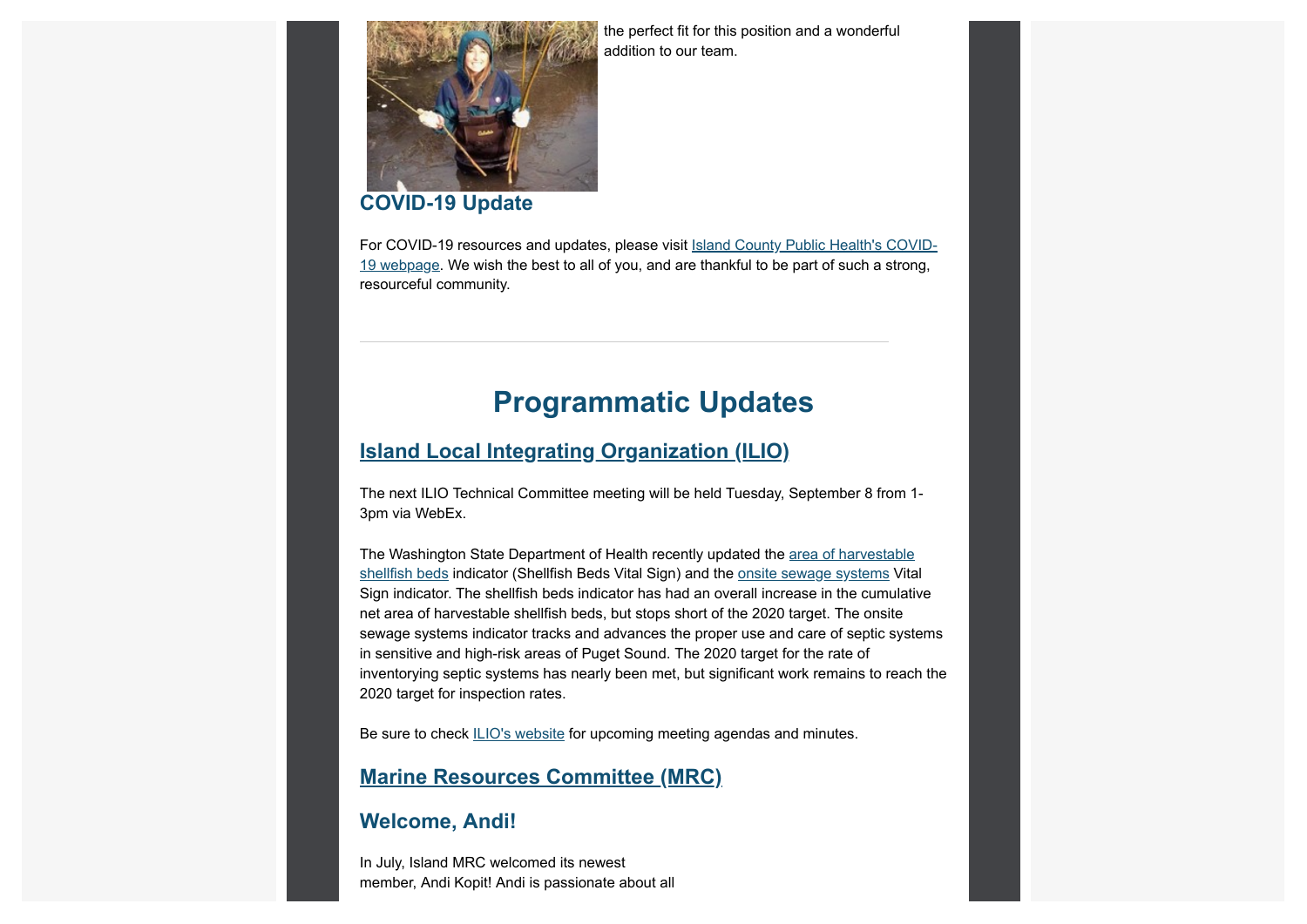things invertebrate, both aquatic and terrestrial and enjoys sharing her passion with the next generation through scientific outreach and education.



Bull kelp monitoring is in full swing! Our volunteers are surveying bull kelp beds around Whidbey and Camano Islands. For the first time, volunteers were able to document Pacific sand lance feeding in one of the bull kelp beds. Check out a video of these important forage fish, as well as videos of other marine life found in our local kelp beds on the MRC's kelp monitoring webpage.

The next MRC meeting will be held Tuesday, September 1 via WebEx.

Be sure to check MRC's website for upcoming meeting agendas and minutes.

#### **Salmon Recovery**

The next Salmon Recovery Technical and Citizen Committee (SRTCC) meeting will be held Wednesday, September 16 from 1-3pm via WebEx.

The Island County lead entity is entering the season of process updates and reports after the recent completion of the 2020 Grant Round. This year's project list has been submitted to the Puget Sound Partnership (PSP) and the Salmon Recovery Funding Board (SRFB) and awaits final approval in early September by the SRFB.

During late July in the Puget Sound, 2 dams were removed – Pilchuck (Snohomish) and Middle Fork Nooksack (Whatcom). This resulted in 53 miles of salmon and steelhead habitat opening up. The 16 miles behind the Nooksack dam alone will reconnect 20% of the historical habitat for North/Middle Fork spring Chinook and at least 45% of the historical Middle Fork habitat available to Nooksack River winter Steelhead. Read a Seattle Times article about it here, and watch a Q13 Fox news report here. You can also see what's going at the Pilchuck Dam live here.

Be sure to check out the Salmon Recovery website for upcoming meeting agendas and minutes!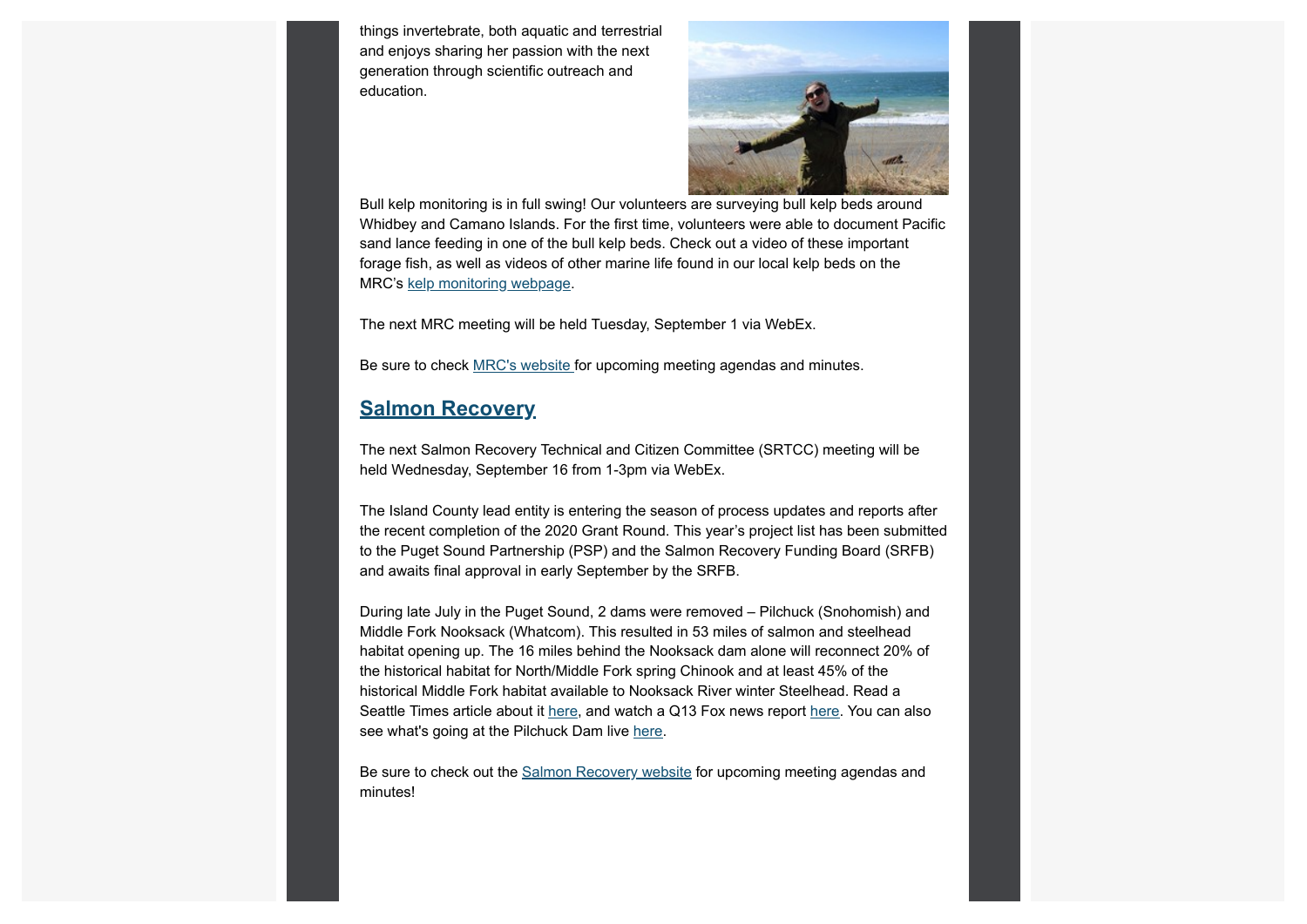

*The Middle Fork Nooksack Dam during construction. (Photo: City of Bellingham)*

### **Resources and Interesting Reads**

#### **Local News**

The Whidbey Camano Land Trust has preserved a beautiful, diverse forest in Central Whidbey. This forest also protects shoreline and marine environments. Read about it here!

#### **Funding Opportunities**

The Rose Foundation has announced their Orca Fund Request for Proposals (RFP), which supports projects related to the protection of the endangered Southern Resident Orcas. Visit the Orca Fund page to learn more. Prepoposals are due by Friday, August 14.

National Oceanic and Atmospheric Administration (NOAA)'s Climate Program Office has a new funding opportunity open for adaptation science that includes competitive grant funding for coastal resilience. The program is seeking proposals focused on U.S. coastal communities planning for the future impacts of flooding in the context of climate variability and change and other stressors. Letters of intent are due by 2pm PDT on Monday, August 17.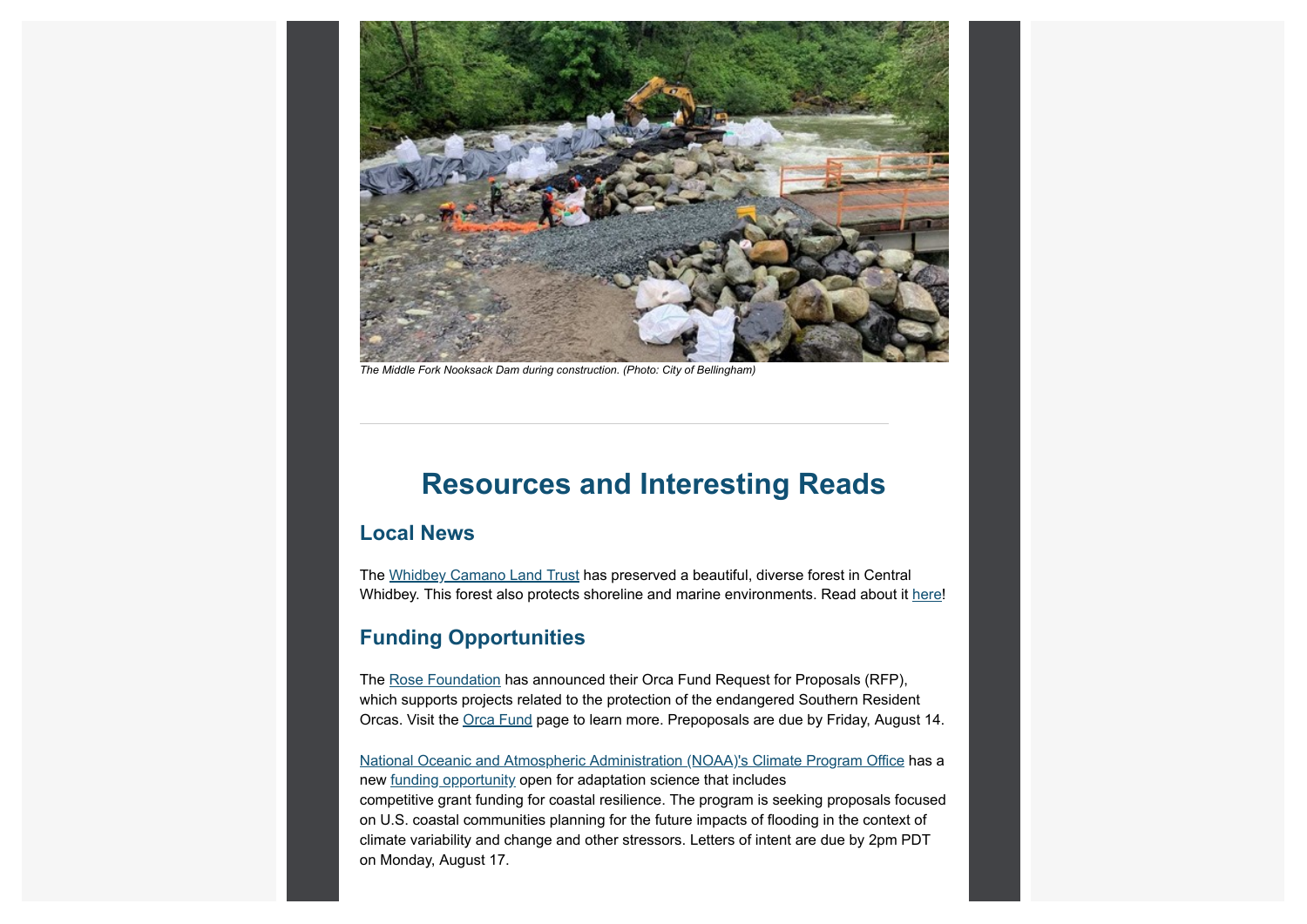The Environmental Protection Agency (EPA) announced the 2020 notice of funding availability under its Water Infrastructure Finance and Innovation Act (WIFIA) program, including funding for the new state infrastructure financing authority WIFIA (SWIFIA) program. With \$5 billion available for FY 2020, these funding programs accelerate investment in critical water infrastructure through innovative and flexible financing that can support diverse projects in both large and small communities. For more information, click here. The deadline to submit a letter of intent is Thursday, October 15.

The Federal Emergency Management Agency (FEMA) posted the Fiscal Year 2020 (FY20) Hazard Mitigation Assistance (HMA) Notification of Funding Opportunities (NOFOs) for the Flood Mitigation Assistance (FMA) grant program and the new Building Resilient Infrastructure and Communities (BRIC) pre-disaster mitigation grant program. States and Tribes can apply, and local jurisdictions can be the sub-awardees. The application period opens on September 30, 2020. Tribes and States can submit applications in the FEMA Go Portal no later than 12pm PST on Friday, January 29, 2021. Several informational webinars will be hosted in August and September.

#### **Learn**

Sound Water Stewards has launched the third edition of Getting to the Water's Edge. This field guide contains information about Island County beaches, access, stewardship, history, and more. We are excited to share the news of this updated local resource!



On Wednesday, October 7 from 9am-2pm, you can join Washington state Insurance Commissioner Mike Kreidler and his guests for Climate Summit 2020. It is virtual, free, and open to the public. There will be presentations on the latest climate science, private sector best practices, and regulatory environments related to climate change. Register here.

The Washington State Department of Ecology (Ecology) is developing a quantitative model to assess current and potential future risks of oil spills in Washington waters. It is hosting a webinar on Wednesday, September 16 from 1-3pm. There will be discussion about an important component of Ecology's model, the Vessel Movement Module. Register here. This event is part of an ongoing series of discussions on model development. For more information, including previous webinars, visit Ecology's risk modeling webpage.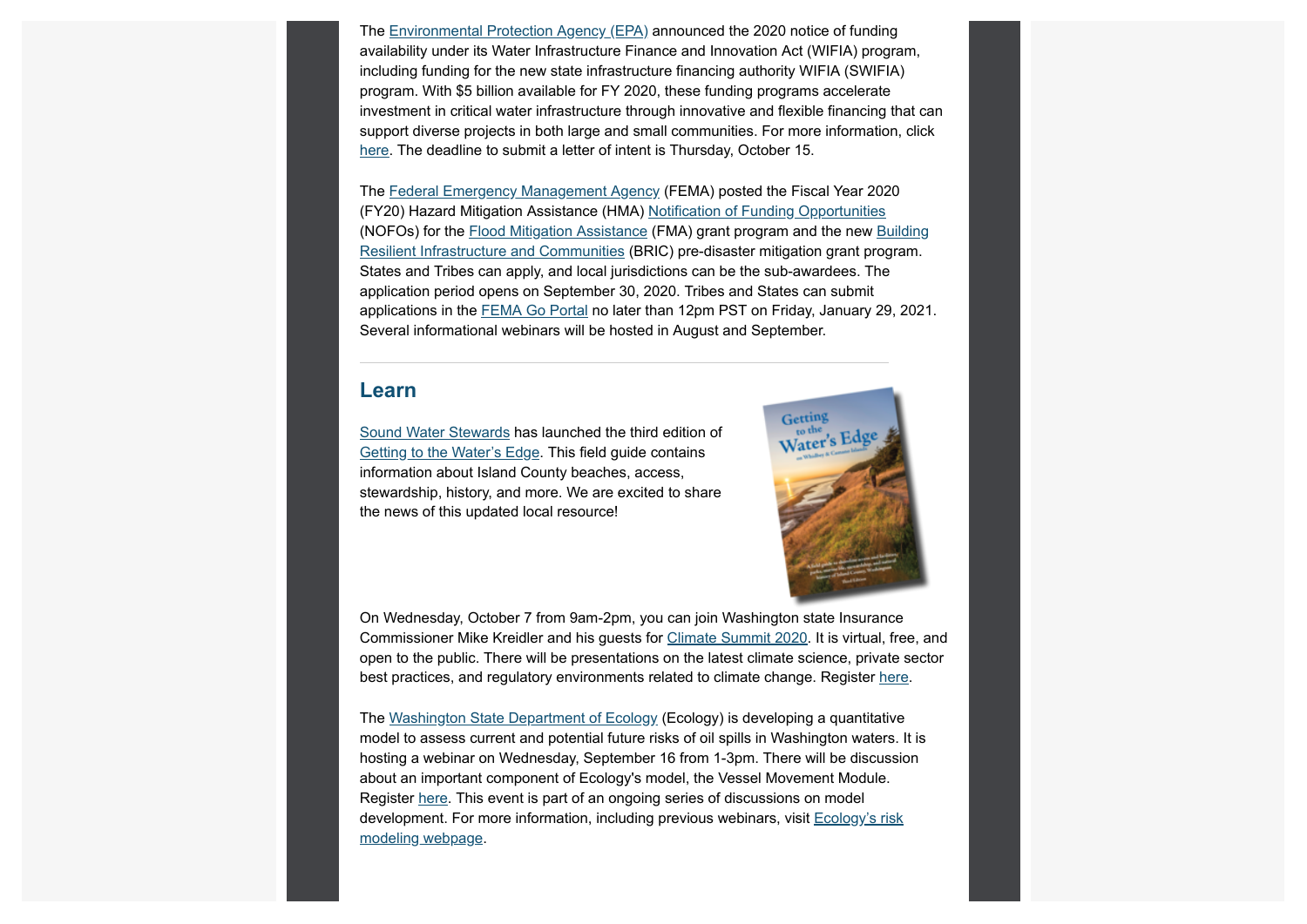Check out Puget Sound Partnership's annual report for policymakers. This collection includes a dozen important science stories addressing key policy issues facing Puget Sound recovery. The 2020 edition focuses on the impact of climate change on the Salish Sea and includes a special section on the effect of global warming on infectious diseases in the ecosystem. See the report here!

"Congress passed sweeping legislation allocating \$900 million a year for the Land and Water Conservation Fund (LWCF), and an additional \$9.5 billion over five years to address an urgent backlog of maintenance projects at the nation's parks and other public lands." Read the full story here.

NOAA Fisheries announced a recommendation for 31 new and ongoing coastal and marine habitat restoration projects in 15 states and territories to receive nearly \$13 million in FY2020 Community-based Restoration Program (CRP) funding. This includes projects in Washington! In collaboration with NOAA, selected partners will use these funds to implement habitat restoration actions that will restore coastal ecosystems and contribute to the recovery, conservation, and resilience of protected species such as salmon and coral. At this point in the selection process, the application approval and obligation of funds is not final.

#### **Tools**

Check out the Salish Sea Model from Pacific Northwest National Laboratory. It's a predictive coastal ocean model for estuarine research, restoration planning, water-quality management, and climate change response assessment.

Speaking of sea level rise, check out this compilation of resources and tools to increase Washington's capacity to prepare for natural hazards that threaten our coasts. It results from the collaboration of many agencies and organizations.

#### **Act!**

Volunteer to help maintain coastal habitat in Deception Pass State Park! Summer work parties are happening at Bowman Bay on August 21, and Cornet Bay August 28. All events are Fridays from 10am-1pm. Space is limited due to COVID-19. RSVP at www.skagitfisheries.org, email sfeg@skagitfisheries.org, or call 360-336-0172.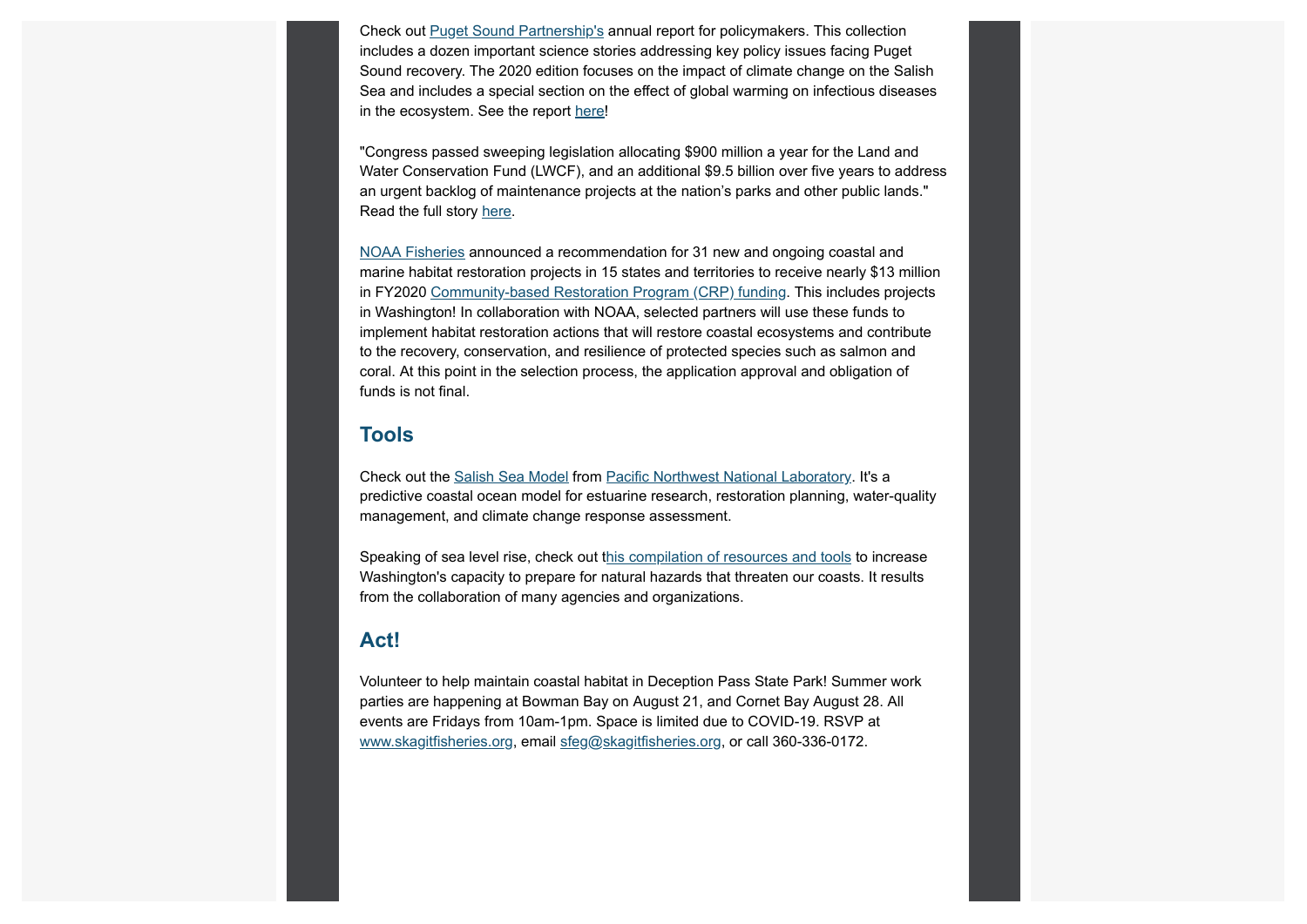

*Volunteers pull weeds at Cornet Bay.*

Discover Mukilteo Lighthouse Park! The Washington State University (WSU) Beach Watchers in Snohomish County are offering a free virtual reality scavenger hunt app until Labor Day. Learn how to participate here.

The Salmon Recovery Funding Board is accepting written comment on a policy proposal to guide future targeted investments. Written comments will be accepted until 5pm on Monday, August 17. The board will consider public comments before making a final policy decision at its Wednesday, September 16 board meeting. To submit a comment or request information, please email policychanges@rco.wa.gov.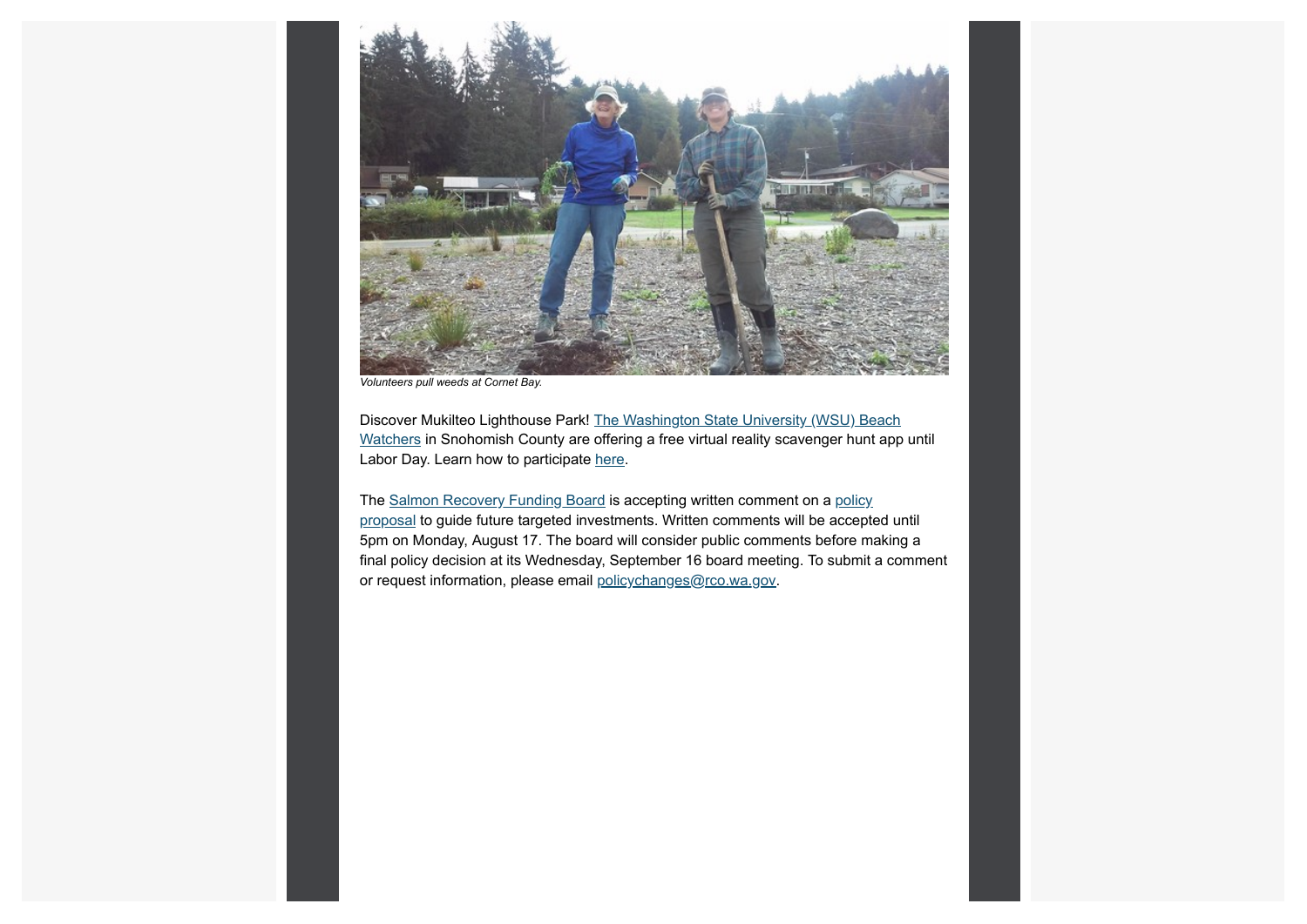

*Bowman Bay (Mount Baker Experience Magazine Website)*

# **Upcoming Events**

| Friday, August          | Bowman Bay Work Party from 10am-1pm. Register here. |
|-------------------------|-----------------------------------------------------|
| Friday, August<br>28    | Cornet Bay Work Party from 10am-1pm. Register here. |
| Tuesday,<br>September 1 | The MRC will meet via WebEx from 3-5pm.             |